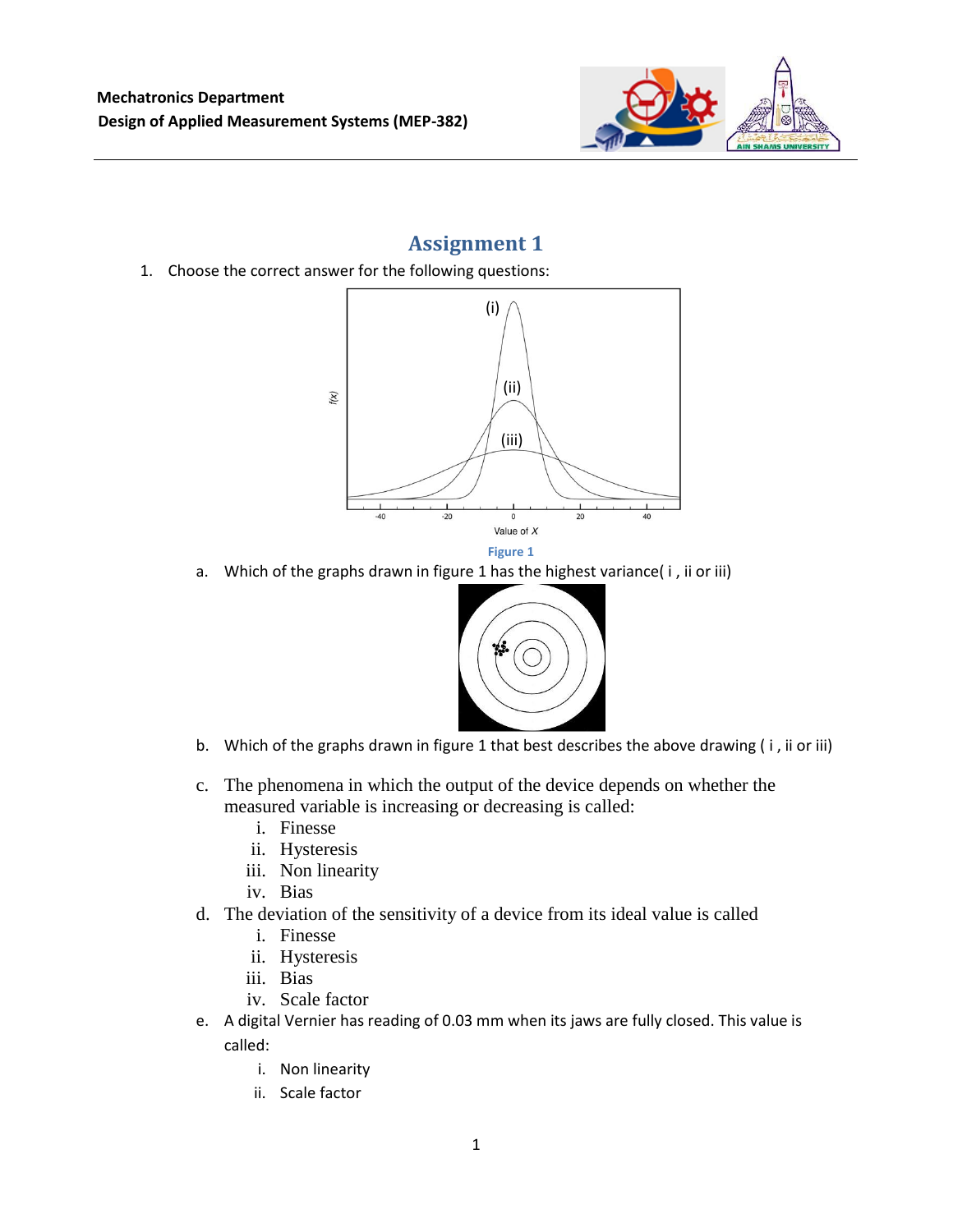

- iii. Standard deviation
- iv. Bias
- f. A measurement device in a real time system should have:
	- i. Low response time
	- ii. Zero bias
	- iii. Wide dynamic range
	- iv. High linearity
- g. Which of the following instrument properties cannot be improved by calibration:
	- i. Bias
	- ii. Scale factor
	- iii. Precision
	- iv. Accuracy
- h. A sensor measures a quantity that varies from 0 to 10 v. what's the least number of bits the converter could be, if it's required that the resolution should be at least 0.001
	- i. 12
	- ii. 13
	- iii. 14
	- iv. 15
- i. What will be the actual resolution in (h) after choosing the appropriate converter
	- i. 0.06
	- ii. 0.0001
	- iii. 0.01
	- iv. 0.0006
- 2. A potentiometer is used to provide feedback for the angular position of a servo motor. During its calibration the following data was obtained:

| ۵٥     | ت | υc    | --<br>$\tilde{\phantom{a}}$ | 100                             | つに<br>ᅩᄼ | 150 | $- -$<br>.<br>۔ | 200 | $\sim$<br>$\overline{\phantom{a}}$<br>ر ے ے | 250 |
|--------|---|-------|-----------------------------|---------------------------------|----------|-----|-----------------|-----|---------------------------------------------|-----|
| Volt(V |   | -<br> | ◡.⊥                         | $\overline{\phantom{a}}$<br>b.b |          | . . |                 | ပ.၂ | ີ<br>0.J                                    | 9.4 |

- a) Plot the relation between the angular position  $(\theta^o)$  and output voltage (V) and thus **determine** the equation of the best fit line for the data and **plot** it.
- b) From (a) **determine** the sensitivity of the potentiometer.
- c) **Estimate** the offset (bias) of the device.
- d) Can this device be considered linear or not? Why?